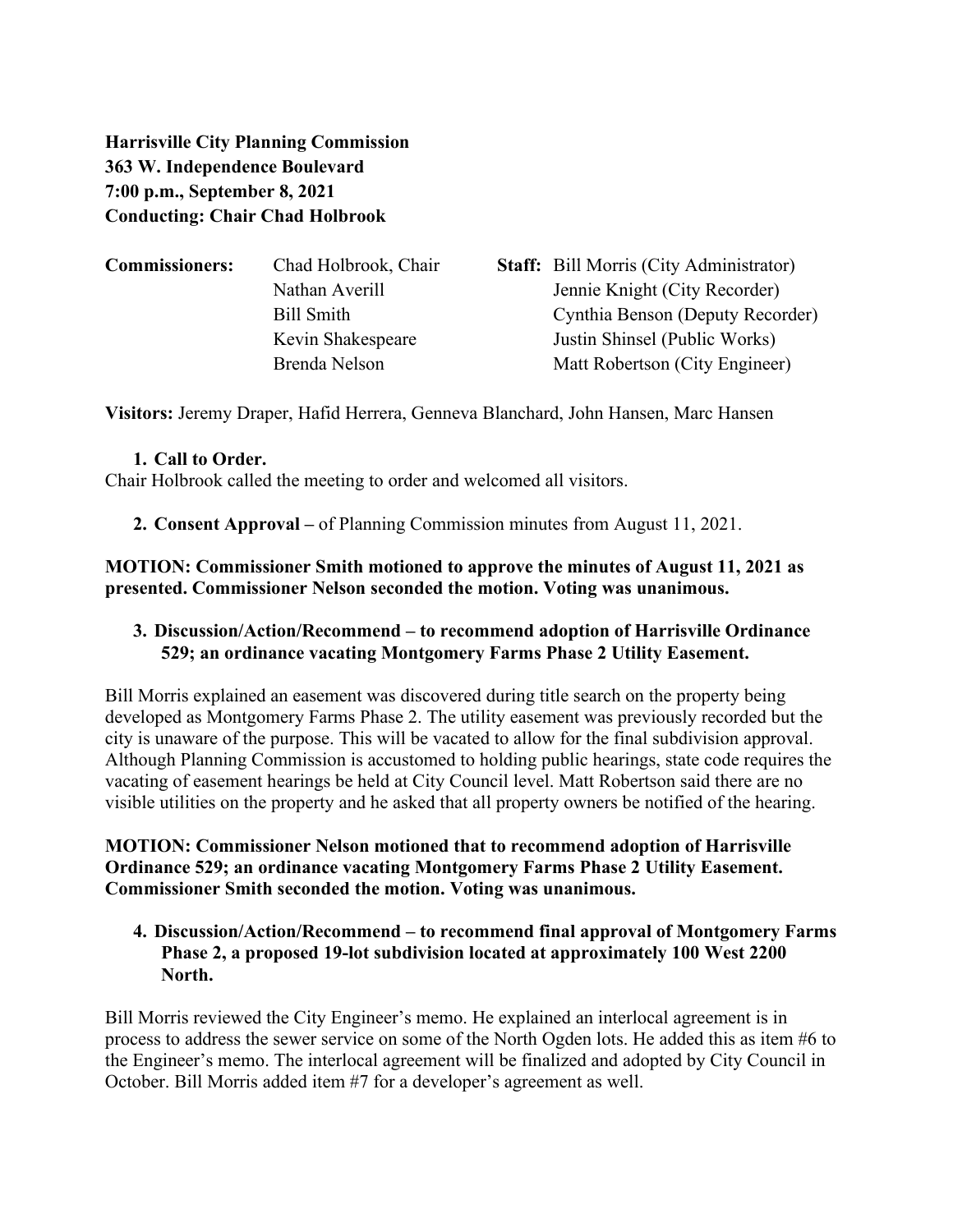Commissioner Averill asked where the easement was located in the subdivision; Jennie Knight pointed out the proposed subdivision plans. Bill Morris further clarified that the city is not losing the utility easement since it will be moving into the public right-a-way to the east.

**MOTION: Commissioner Averill motioned to recommend final approval of Montgomery Farms Phase 2, a proposed 19-lot subdivision located at approximately 100 West 2200 North, subject to the City Engineer's memo dated September 2, 2021 with the following conditions to be added; a development agreement and an interlocal agreement with North Ogden for the sewer services. Commissioner Shakespeare seconded the motion. Voting was unanimous.** 

### **5. Discussion/Action/Recommend – to recommend final approval of Ashlar Cove, a proposed 23-lot subdivision located at approximately 1100 North 325 West.**

Matt Robertson reviewed his memo regarding the engineering issues. The major issue, explained in the memo, are the irrigation ditches that along the property. The Levi-Taylor Ditch and the Shurtliff Ditch. The plans outline this ditch to be piped within the boundary of the subdivision with a fenced and paved trail. He clarified the direction of the piping for irrigation access to ditch users and a trail system through the subdivision along with all the restrictions by state code. Another option is for the developers to negotiate irrigation easements on the ditch users' properties and move the ditch outside of the subdivision boundaries. This is his preferred method as the ditch should be aligned with the ditch users. If permissions are not granted, the ditch and access points will be placed with access to turn outs along the trail. The parcels would include the piped ditch area with the easement being dedicated to the ditch users and maintenance being granted to the city.

Another issue is Pineview Water does not serve this area due to the lack of infrastructure. Annexation to Four Mile Special Service District will need to be included in the development agreement to provide pressurized secondary water throughout the subdivision. An irrigation pond and the pressurized system will be created by the developer using their own water shares with the ability for the city to collect fees for the maintenance of the system. Utilities will be run through the Milne property driveway. The developer does have an access easement already in place for this purpose. Additionally, they have their access permit from UDOT. Sidewalk will be installed along HWY 89 and tie into the existing sidewalk to the north.

Commissioner Nelson asked about the detention basin and irrigation basin. Will they have water in them and will they be fenced? Matt Robertson explained the detention basin will not be fenced because it is under 3 feet in depth. The only time the detention basin would hold water would be during a large storm event. The irrigation basin will be fenced since water will hold water throughout the irrigation season. She asked if it is in the development agreement. Matt Robertson clarified it is in final drawings.

Commissioner Averill asked about obtaining the trail regardless of whether the irrigation ditch is piped. Matt Robertson stated that this is a discussion that city needs to have with the developer. Without the irrigation ditch being there, it would provide a nice amenity but is not necessary. The